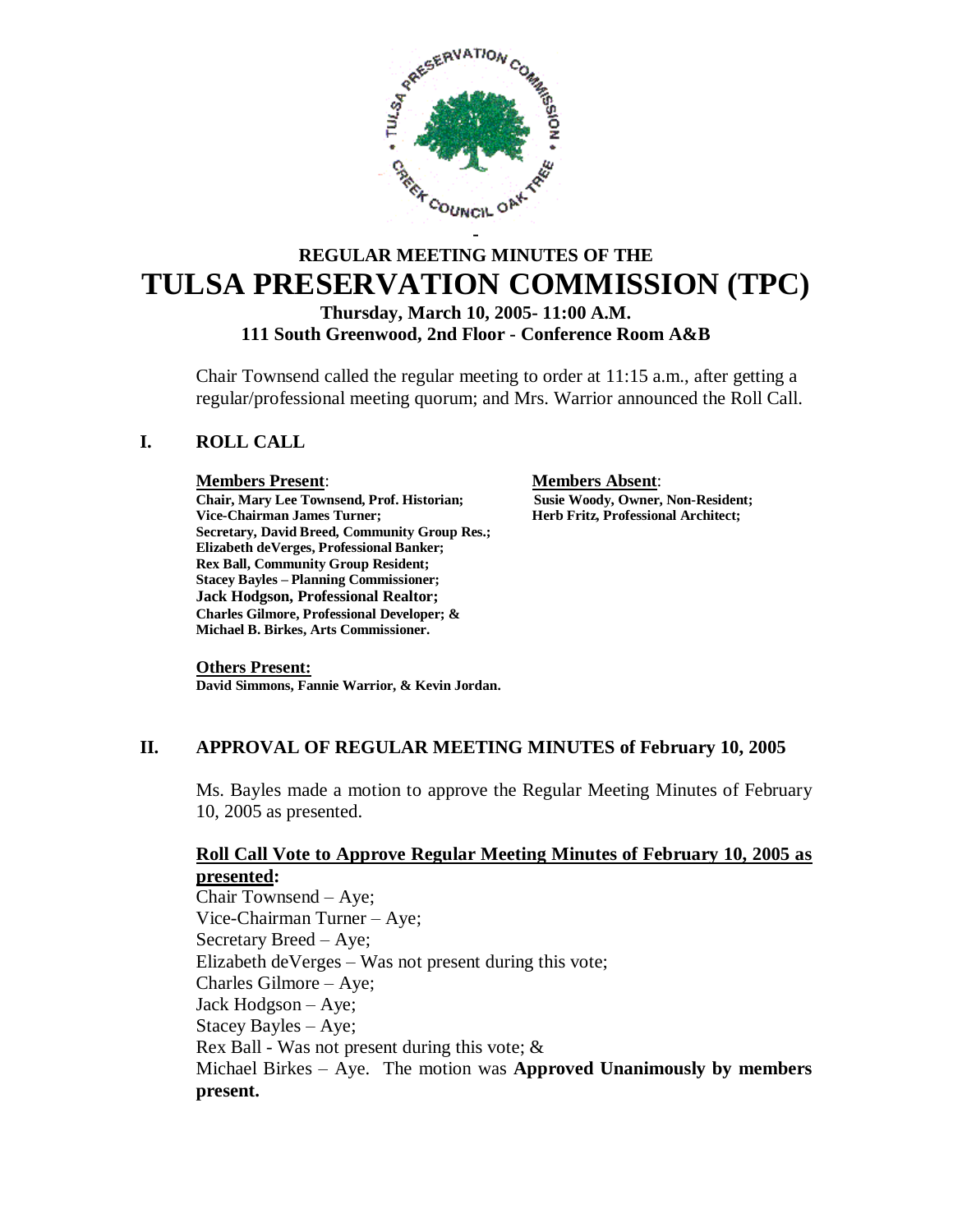# **III. UNFINISHED BUSINESS**

# **A. Conflict of Interest**

Chair Townsend asked the commission if anyone had a "Conflict of Interest" with the Certificate of Appropriateness (COA) Request that was brought before the board for review. Members were instructed to "Abstain" from voting if that were the case. No one responded.

# **B. Certificate of Appropriateness Request**

The Commission made minor changes to Parts II, III; & IV of Mr. Jordan's application; and changed Parts V  $&$  VI by converting these two parts of the application into one part, as Part V as indicated below:

# **1) 1525 S. Owasso Ave., Tulsa, OK 74120 (N. Maple Ridge) Part I of V: Propose to install two (2) shed awnings over front windows, repaint all masonry, and remove conduit and lights on front elevation; Add wood siding to match existing house in gable, (trim on the beam over columns and drip trim to remain as is); COA Subcommittee Complete Application Date: 03-08-2005 KEVIN L. JORDAN – APPROVED**

Mr. Simmons presented Part I of Mr. Jordan's Certificate of Appropriateness application to the commission. Photographs and drawings were available for review and a slide presentation was shown.

Mr. Simmons stated that Mr. Jordan plans to install two (2) shed awnings over the front windows; repaint all masonry; and remove the conduit and lights on the front elevation. He would also like to add wood siding to match the existing house in gable; and that the trim on the beam over the columns and drip trim will remain as is.

COA Subcommittee Chairman Turner stated that the COA Subcommittee recommended by a unanimous vote at the March 8, 2005 meeting to approve Part I of Mr. Jordan's application. The Subcommittee's decision was based on the appropriate design guidelines for Rehabilitation in the North Maple Ridge Historic District.

After careful consideration of the information and materials presented to the commission to make a final determination, V-Chairman Turner (of the TPC) made a motion to support the COA Subcommittee's recommendation to **APPROVE Part I of Mr. Jordan's application.** Mr. Birkes seconded.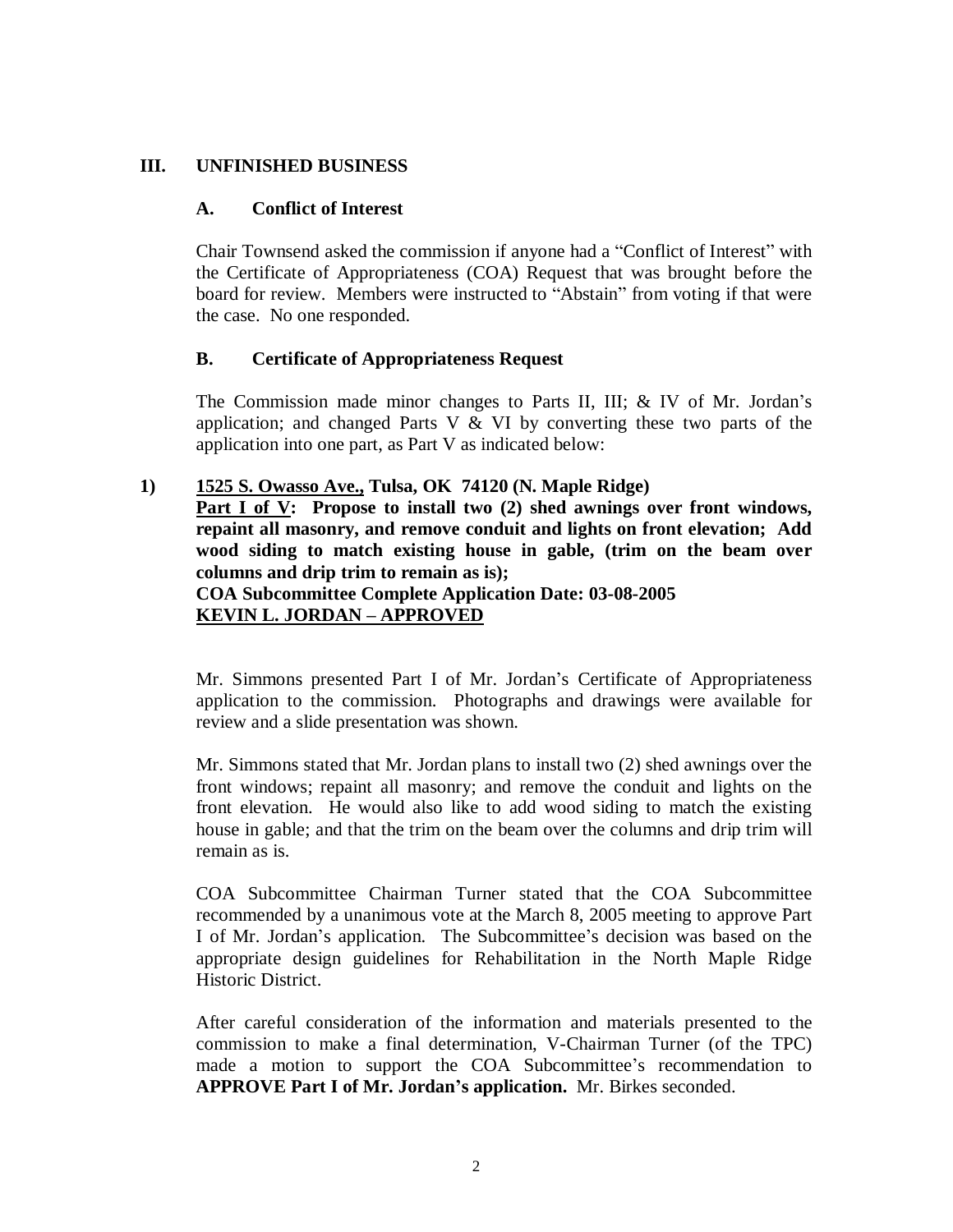## **Roll Call Vote to Approve Part I of Mr. Jordan's application:**

Chair Townsend – Aye; V-Chairman Turner – Aye; Secretary Breed – Aye; Elizabeth deVerges – Abstain; Charles Gilmore – Aye; Jack Hodgson – Aye; Stacey Bayles – Aye; Rex Ball – Was not present during this vote;  $\&$ Michael Birkes - Aye. The motion was **Approved by Majority.**

*The Tulsa Preservation Commission (TPC) "Approved Part I of Mr. Jordan's proposal" based on Section VIIIA, Windows & Doors, A.1.2.7, & Building Wall Materials, A.1.1.2 from Guidelines for Rehabilitation of Existing Buildings for the North Maple Ridge Historic District.*

**1-II) 1525 S. Owasso Ave., Tulsa, OK 74120 (N. Maple Ridge) Part II: Remove hand rails from front steps and porch, replace walkway; pour six (6) steps to street in lieu of existing nine (9) steps to street (based on lowered yard that currently drains back towards the house); & paint the front porch masonry according to approved paint chart; COA Subcommittee Complete Application Date: 03-08-2005 KEVIN L. JORDAN – APPROVED** 

Mr. Simmons presented Part II of Mr. Jordan's Certificate of Appropriateness application to the commission. Photographs and drawings were available for review and a slide presentation was shown.

Mr. Simmons stated that Mr. Jordan plans to remove the hand rails from the front steps and porch of the structure; replace the walkway; pour six (6) steps to the street in lieu of the existing nine (9) steps to the street based on the lowered yard that currently drains back towards the house; and paint the front porch masonry according to the approved paint chart.

COA Subcommittee Chairman Turner stated that the COA Subcommittee recommended by a unanimous vote at the March 8, 2005 meeting to approve Part II of Mr. Jordan's application. The Subcommittee's decision was based on the appropriate design guidelines for Rehabilitation in the North Maple Ridge Historic District.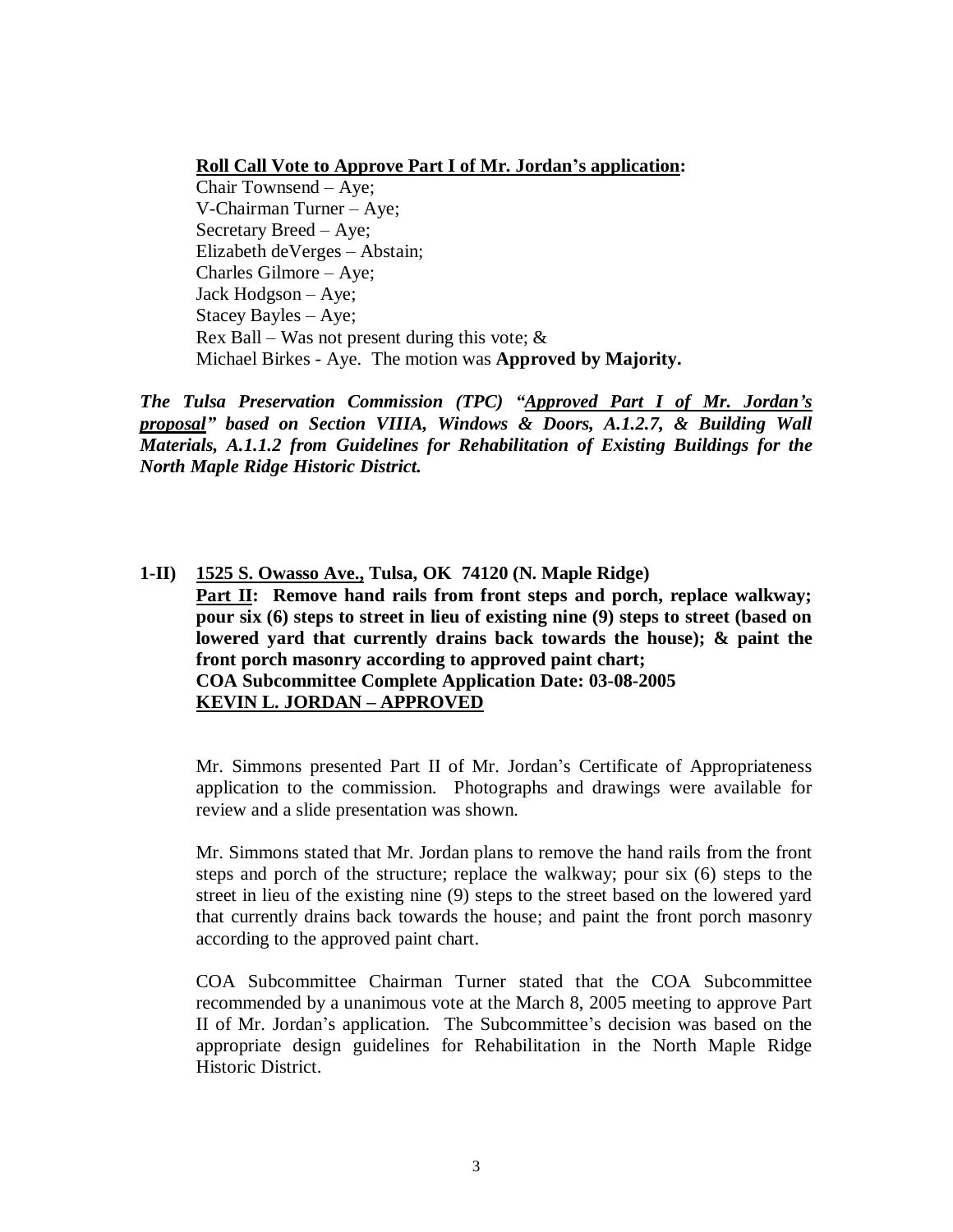After careful consideration of the information and materials presented to the commission to make a final determination, V-Chairman Turner (of the TPC) made a motion to support the COA Subcommittee's recommendation to **APPROVE Part II of Mr. Jordan's application.** Mr. Birkes seconded.

#### **Roll Call Vote to Approve Part II of Mr. Jordan's application:**

Chair Townsend – Aye; V-Chairman Turner – Aye; Secretary Breed – Aye; Elizabeth deVerges – Aye; Charles Gilmore – Aye; Jack Hodgson – Aye; Stacey Bayles – Aye; Rex Ball – Was not present during this vote;  $\&$ Michael Birkes - Aye. The motion was **Approved Unanimously by members present.**

*The Tulsa Preservation Commission "Approved Part II of Mr. Jordan's proposal"* based on Section VIIIA, Porches, A.<sup>1</sup>.4.1, from Guidelines for Rehabilitation of *Existing Buildings for the North Maple Ridge Historic District.*

# **1-III) 1525 S. Owasso Ave., Tulsa, OK 74120 (N. Maple Ridge) Part III: Install 10, 12 or 15 lite wood panel door on front elevation; KEVIN L. JORDAN – APPROVED**

Mr. Simmons presented Part III of Mr. Jordan's Certificate of Appropriateness application to the commission. Photographs and drawings were available for review and a slide presentation was shown.

Mr. Simmons stated that Mr. Jordan plans install a 10, 12 or 15 lite wood panel door on the front elevation of the structure.

COA Subcommittee Chairman Turner stated that the COA Subcommittee recommended by a unanimous vote at the March 8, 2005 meeting to approve Part III of Mr. Jordan's application. The Subcommittee's decision was based on the appropriate design guidelines for Rehabilitation in the North Maple Ridge Historic District.

After careful consideration of the information and materials presented to the commission to make a final determination, V-Chairman Turner (of the TPC) made a motion to support the COA Subcommittee's recommendation to **APPROVE Part III of Mr. Jordan's application.** Mr. Birkes seconded.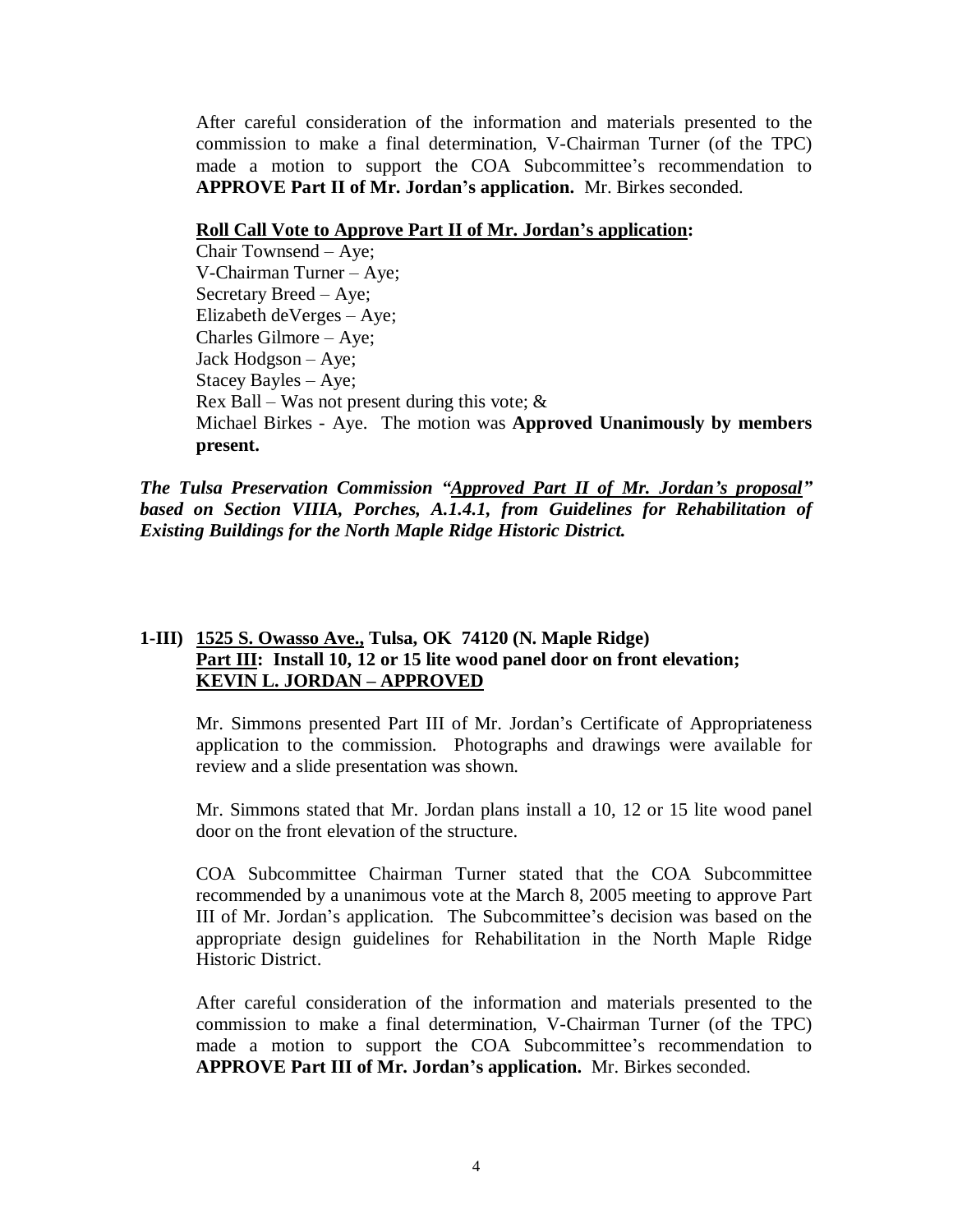## **Roll Call Vote to Approve Part III of Mr. Jordan's application:**

Chair Townsend – Aye; V-Chairman Turner – Aye; Secretary Breed – Aye; Elizabeth deVerges – Aye; Charles Gilmore – Aye; Jack Hodgson – Aye; Stacey Bayles – Aye; Rex Ball – Was not present during this vote;  $\&$ Michael Birkes - Aye. The motion was **Approved Unanimously by members present.**

*The Tulsa Preservation Commission "Approved Part III of Mr. Jordan's proposal" based on Section VIIIA, Windows & Doors, A.1.2.3, from Guidelines for Rehabilitation of Existing Buildings for the North Maple Ridge Historic District.*

**1-IV) 1525 S. Owasso Ave., Tulsa, OK 74120 (N. Maple Ridge) Part IV: Install new driveway (at 1525 & 1529 S. Owasso Avenue) 18-24", either all on this property or on each side, pending approval neighbor (coverage will not exceed 40% of each respective yard); Install 12 inches wide, 22 foot long, 2 foot tall concrete retaining wall on each side; & KEVIN L. JORDAN – APPROVED** 

Mr. Simmons presented Part IV of Mr. Jordan's Certificate of Appropriateness application to the commission. Photographs and drawings were available for review and a slide presentation was shown.

Mr. Simmons stated that Mr. Jordan plans install a new driveway at  $1525 \& 1529$ S. Owasso Avenue with 18"-24" either all on 1525 S. Owasso Avenue or on each side, pending the approval from the neighbor at 1529 S. Owasso Avenue; and that the coverage of the driveway will not exceed 40% of each respective yard. He also plans to install a 12 inch wide, 22 foot long, 2 foot tall concrete retaining wall on each side.

COA Subcommittee Chairman Turner stated that the COA Subcommittee recommended by a unanimous vote at the March 8, 2005 meeting to approve Part IV of Mr. Jordan's application. The Subcommittee's decision was based on the appropriate design guidelines for Additions in the North Maple Ridge Historic District.

After careful consideration of the information and materials presented to the commission to make a final determination, V-Chairman Turner (of the TPC)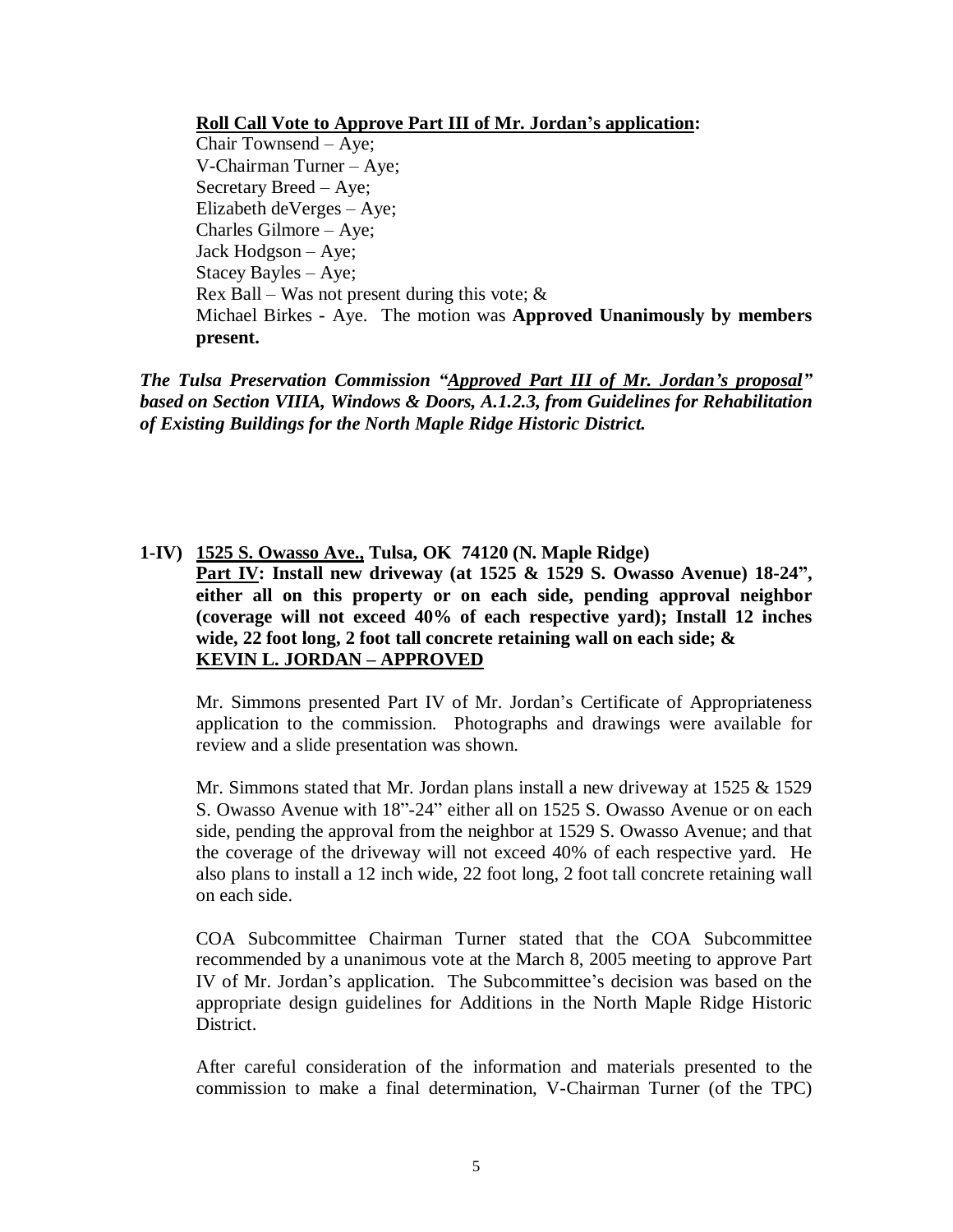made a motion to support the COA Subcommittee's recommendation to **APPROVE Part IV of Mr. Jordan's application.** Mr. Birkes seconded.

#### **Roll Call Vote to Approve Part IV of Mr. Jordan's application:**

Chair Townsend – Aye; V-Chairman Turner – Aye; Secretary Breed – Aye; Elizabeth deVerges – Aye; Charles Gilmore – Aye; Jack Hodgson – Aye; Stacey Bayles – Aye; Rex Ball –Abstain; & Michael Birkes - Aye. The motion was **Approved by Majority.**

*The Tulsa Preservation Commission "Approved Part IV of Mr. Jordan's proposal" based on Section VIIIB, Building Materials and Elements, B.1.2.2, from Guidelines for Additions to Existing Structures for the North Maple Ridge Historic District.*

**1-V) 1525 S. Owasso Ave., Tulsa, OK 74120 (N. Maple Ridge) Part V: Replace all 1/1 aluminum windows, all 1/1 fixed aluminum windows, & all 3/1 and 4/1 wood windows with the appropriate 3/1 and 4/1 vinyl clad aluminum windows (interior muntins); Window placement on the front elevation shall demonstrate symmetry when installed such that wall material above and below windows will be equal. KEVIN L. JORDAN – APPROVED** 

Mr. Simmons presented Part V of Mr. Jordan's Certificate of Appropriateness application to the commission. Photographs and drawings were available for review and a slide presentation was shown.

Mr. Simmons stated that Mr. Jordan plans to replace all the one-over-one  $(1/1)$ aluminum windows, all the one-over-one fixed aluminum windows; and all the three-over-one  $(3/1)$  and four-over-one  $(4/1)$  wood windows with the appropriate three-over-one  $(3/1)$  and four-over-one  $(4/1)$  vinyl clad aluminum windows with interior muntins. Window placement on the front elevation shall demonstrate symmetry when installed such that wall material above and below the windows will be equal.

COA Subcommittee Chairman Turner stated that the COA Subcommittee recommended approval of Parts V & VI of Mr. Jordan's application at the March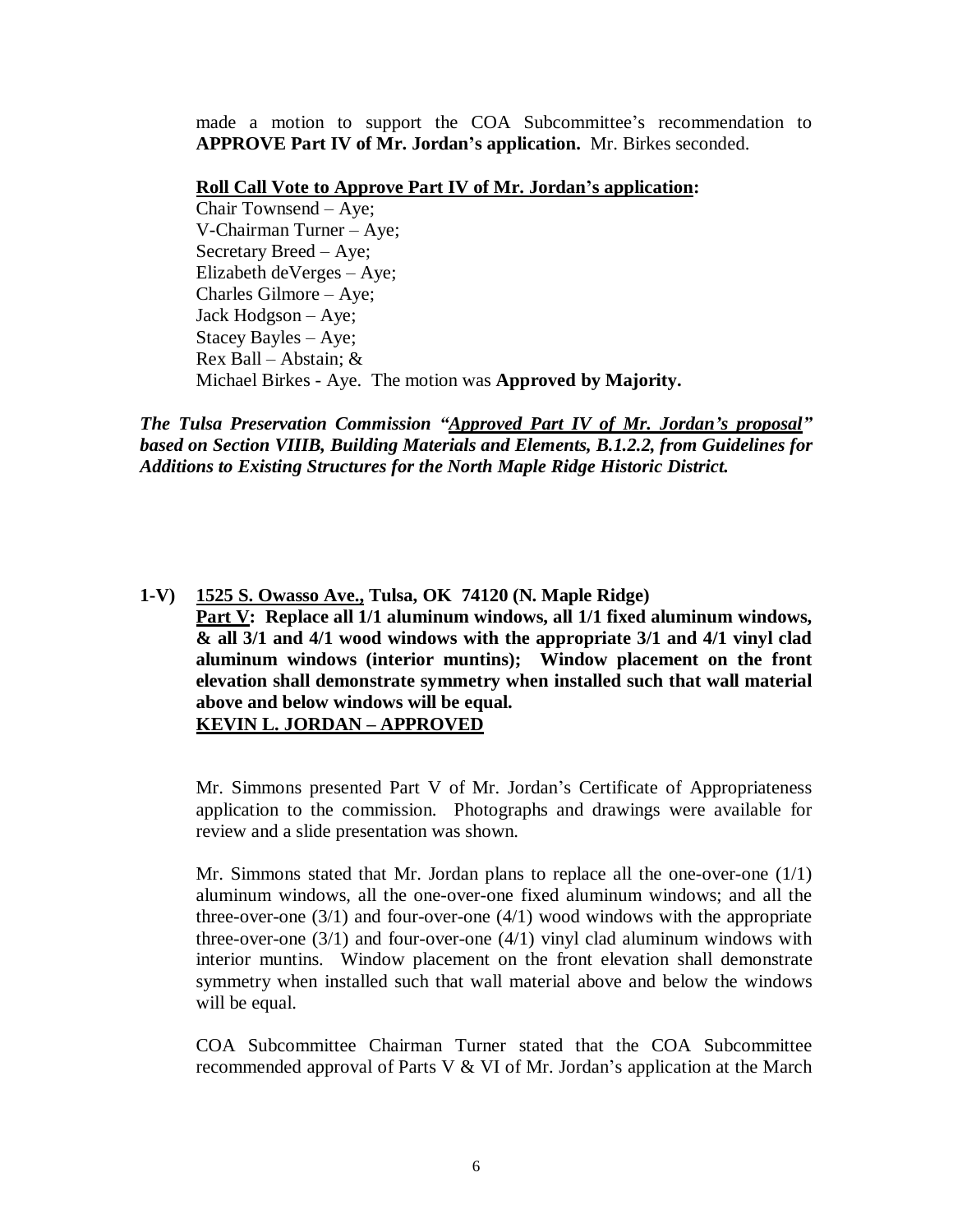8, 2005 meeting. The Subcommittee's decision was based on the appropriate design guidelines for Rehabilitation in the North Maple Ridge Historic District.

After careful consideration of the information and materials presented to the commission to make a final determination, Mr. Birkes made a motion to support the COA Subcommittee's recommendation to **APPROVE Parts V & VI of Mr. Jordan's application** that have been converted into only one part as **Part V by the TPC.** Ms. Bayles seconded.

## **Roll Call Vote to Approve Part V of Mr. Jordan's application:**

Chair Townsend – Aye; V-Chairman Turner – Aye; Secretary Breed – Aye; Elizabeth deVerges – Aye; Charles Gilmore – Aye; Jack Hodgson – Aye; Stacey Bayles – Aye; Rex Ball – Aye;  $&$ Michael Birkes - Aye. The motion was **Approved Unanimously.**

*The Tulsa Preservation Commission "Approved Part V of Mr. Jordan's proposal" based on Section VIIIA, Windows and Doors, A.1.2.3, A.1.2.4, A.1.2.5 & A.1.2.6 from Guidelines for Rehabilitation of Existing Buildings for the North Maple Ridge Historic District.*

**Chair Townsend moved to Agenda Item III., under Unfinished Business, E., Excused Absence Request.**

# **III. UNFINISHED BUSINESS,**

- **E. Excused Absence Request**
	- **Susie Woody – Job Conflict; &**
	- **Herb Fritz – Job Conflict.**

Vice-Chairman Turner made a motion to excuse Ms. Woody and Mr. Fritz from the March 10, 2005 Regular Meeting due to job conflicts. Ms. deVerges seconded.

### **Roll Call Vote to Excuse TPC Members from 03-10-2005 Regular Meeting:**

Chair Townsend – Aye; V-Chairman Turner – Aye; Secretary Breed – Abstain; Elizabeth deVerges – Aye; Charles Gilmore – Aye;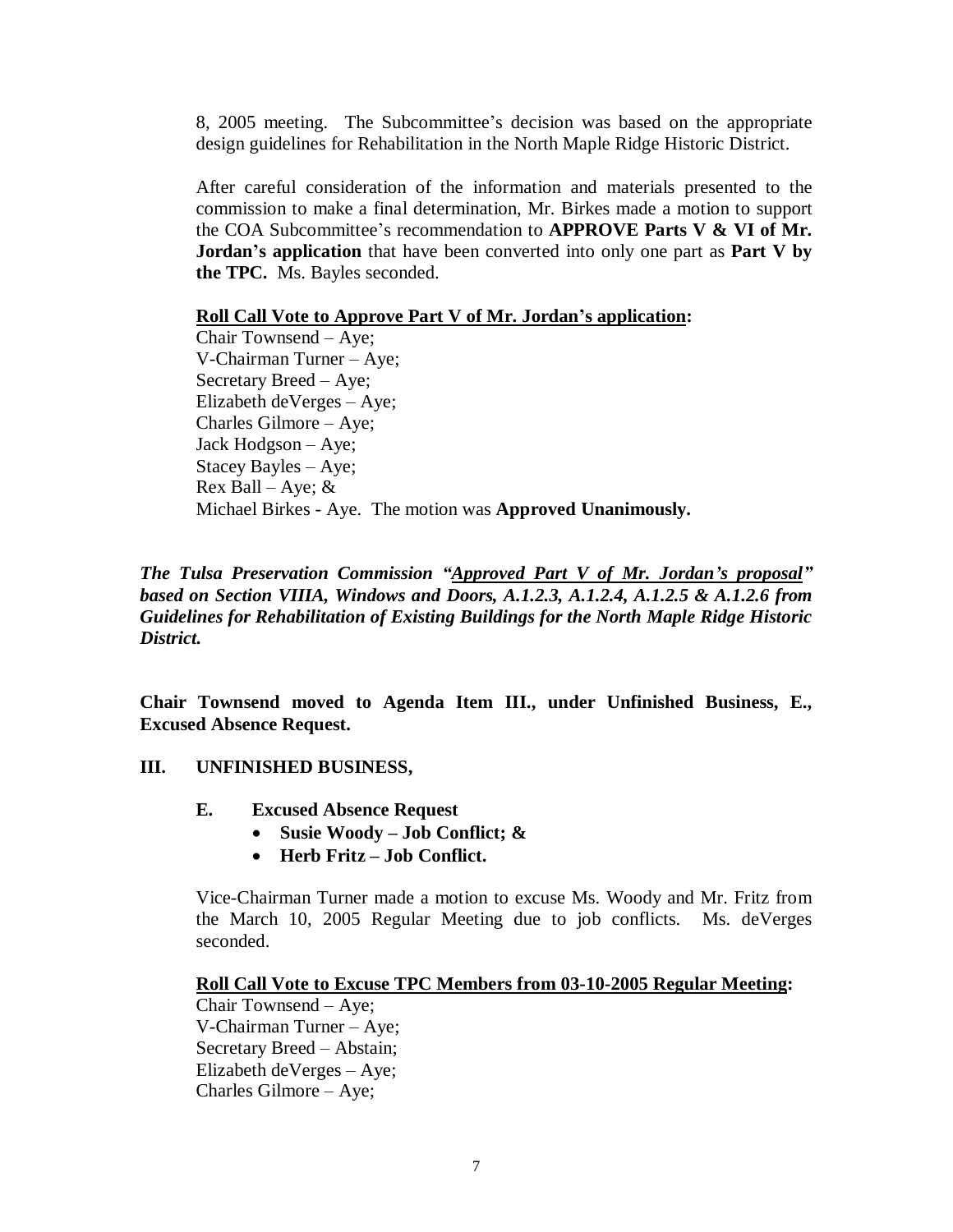Jack Hodgson – Aye; Stacey Bayles – Aye; Rex Ball – Aye;  $&$ Michael Birkes - Aye. The motion was **Approved by Majority.**

# **Chair Townsend moved to Agenda Item III., under Unfinished Business, C., Tax Credits & D., Development Areas.**

**C. Tax Credits &**

# **D. Development Areas**

Chair Townsend stated that she would like for staff to draft a letter to the State Historic Preservation Office (SHPO). She would like the letter to cordially invite and ask Ms. Melvena Heisch if she would give a presentation on addressing questions about the 20% tax credits in historic preservation (hp) zoned areas. Some discussion took place. Ms. deVerges stated that she believes that she will be able to reserve the F&M Motor Bank Conference Room (at  $21<sup>st</sup>$  & Utica) for the meeting event if and when a date is confirmed.

Chair Townsend would like for staff to draft a second letter to SHPO. She would like this letter to cordially invite Ms. Melvena Heisch and other staff members from SHPO to our April 14, 2005 Regular Meeting. Chair Townsend would like for Ms. Heisch to give a presentation on how other historic preservation (hp) districts respond to pressures of commercial development.

Ms. Bayles made a motion for staff to draft these letters to SHPO about the tax credits and development areas as indicated above. Mr. Ball seconded.

# **Roll Call Vote for staff to draft letters to SHPO:**

Chair Townsend – Aye; V-Chairman Turner – Aye; Secretary Breed – Abstain; Elizabeth deVerges – Aye; Charles Gilmore – Aye; Jack Hodgson – Aye; Stacey Bayles – Aye; Rex Ball – Aye;  $&$ Michael Birkes - Aye. The motion was **Approved by Majority.**

# **F. Committee Reports**

Chair Townsend reported that after reviewing the TPC Historic Preservation Committee Responsibility List that she has combined two subcommittees into one. Chair Townsend combined the Historic Preservation Zoning Subcommittee and the Conservation District Subcommittee into one subcommittee. The new subcommittee is now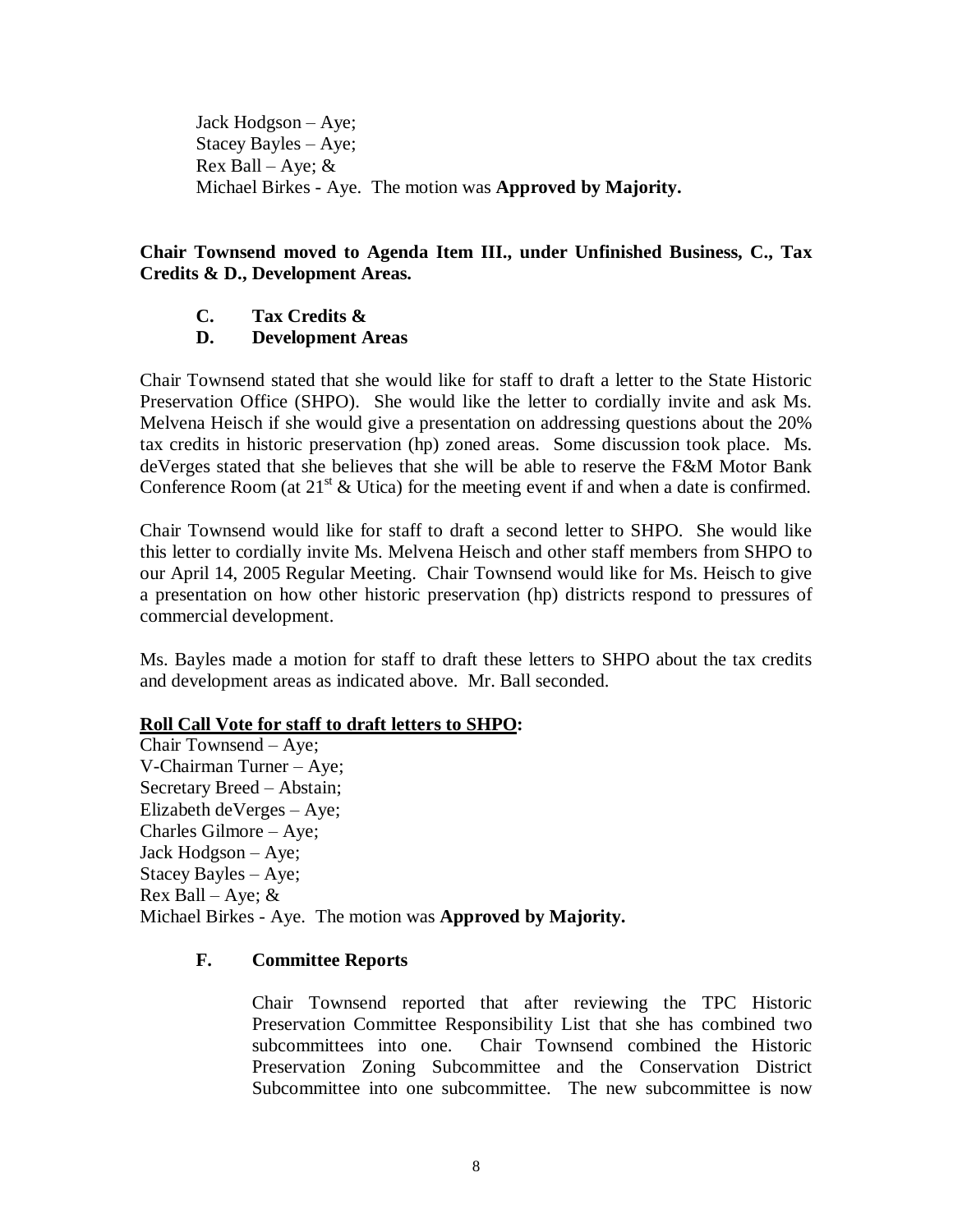called: Historic Preservation Zoning & Conservation District Subcommittee. The Chairperson of this committee is Charles Gilmore; with one (1) member, Stacey Bayles.

Mr. Gilmore reported that the TPC lost its appeal at the Tulsa Metropolitan Area Planning Commission (TMAPC) hearing of the Charles E. Norman/15<sup>th</sup> & Utica, LLC Proposal of PUD-708A (Planned Unit Development) on February 16, 2005.

Mr. Gilmore stated that the  $15<sup>th</sup>$  & Utica, LLC Proposal of PUD-708A is scheduled soon for review before the Tulsa City Council. The commission believes that someone from the TPC should attend this meeting in order to address any questions that the City Council may have. V-Chairman Turner made a motion to authorize David Breed to speak at the City Council meeting when the  $15<sup>th</sup>$  & Utica, LLC Proposal is scheduled for review. Ms. deVerges seconded.

#### **Roll Call Vote to authorize Mr. Breed to attend City Council meeting:**

Chair Townsend – Aye; V-Chairman Turner – Aye; Secretary Breed – Aye; Elizabeth deVerges – Aye; Charles Gilmore – Aye; Jack Hodgson – Aye; Stacey Bayles – Abstain; Rex Ball – Aye;  $&$ Michael Birkes - Aye. The motion was **Approved by Majority.**

# **IV. NEW BUSINESS**

Ms. Bayles announced that a TMAPC public meeting has been scheduled on March 23, 2005 on how to address historic preservation (hp) and infill developments. She stated that this meeting will take place immediately after the TMAPC meeting; and that everyone is invited.

# **V. COMMUNICATIONS**

Some TPC members would like to have the TPC join together under one roof with Tulsa Metropolitan Area Planning Commission (TMAPC) and the Board of Adjustment Commission (BOA) to discuss important Tulsa historic preservation (hp) issues. Ms. Bayles volunteered her services to get with someone in the Mayor's Office to try to accomplish this task.